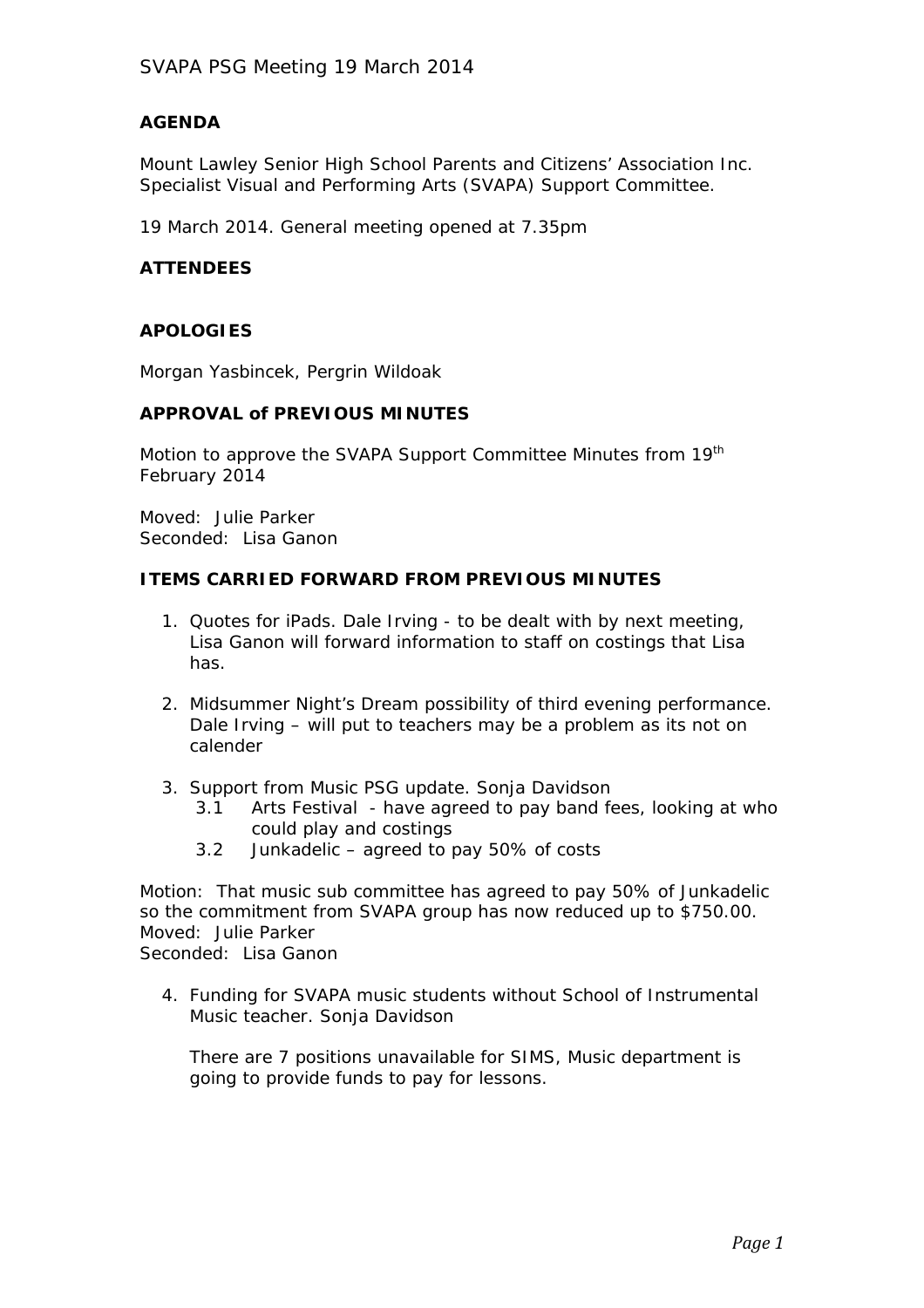### **GENERAL INFORMATION/ ITEMS**

5. "Secretary office bearer position available" Karene Walton has indicated her interest.

Moved: Seconded:

- 6. Thank outgoing 2013 Committee members; Convener was Julie Parker Treasurer was Joanna Fugl Secretary was Michelle Wray.
- 7. Presentation of plaque to Noni and Moss. Sonja Davidson/ Dale Irving

A plaque was presented to recognize and thank Moss and Noni for their hard work and dedication to the school. They have played a part in all aspects of the art auction. Moss and Noni have demonstrated that being involved in School committees is the best way to show our children that we value them and their education.

8. Lawley Art Auction Update. Sonja Davidson See attachment Lawley Art Auction update Family mailing list we will ask people to unsubscribe if they do not want to receive emails Look at creating an additional box when booking any performance tickets that's a donation box where amount is left blank for people

to donate funds they wish.

Music performances we should leave a list to collect email lists for music parents.

- 9. Report from Dale Irving
	- 9.1 Arts Festival Day
		- 9.1.1.1 Request to Finance Committee for \$1000 (Big Hoo Haa and Languages cultural event)
		- 9.1.1.2 Cert II Live production students have responsibilities in running the event
		- 9.1.1.3 Cert II Hospitality students involved
		- 9.1.1.4 Vis Art, Music and Media involved
		- 9.1.1.5 PSG food/food based events? Secretary and Convenor to invite SVAPA parents to supply cupcakes and ask for volunteers. Children to provide a \$1 donation
		- 9.1.1.6 WAM unable to provide bank looking to Rock Scholars/DJ
		- 9.1.1.7 Cultural/performance events that parents might suggest – Sonja to give Dale Laughing Yoga
		- 9.1.1.8 Coverage with local press Karene to see if we can get interest in Community News covering events
	- 9.2 Early classes dance seems successful. No class Week 10. Start again Week 1 Term 2
	- 9.3 SIM classes for all SVAPs thanks to Music PSG